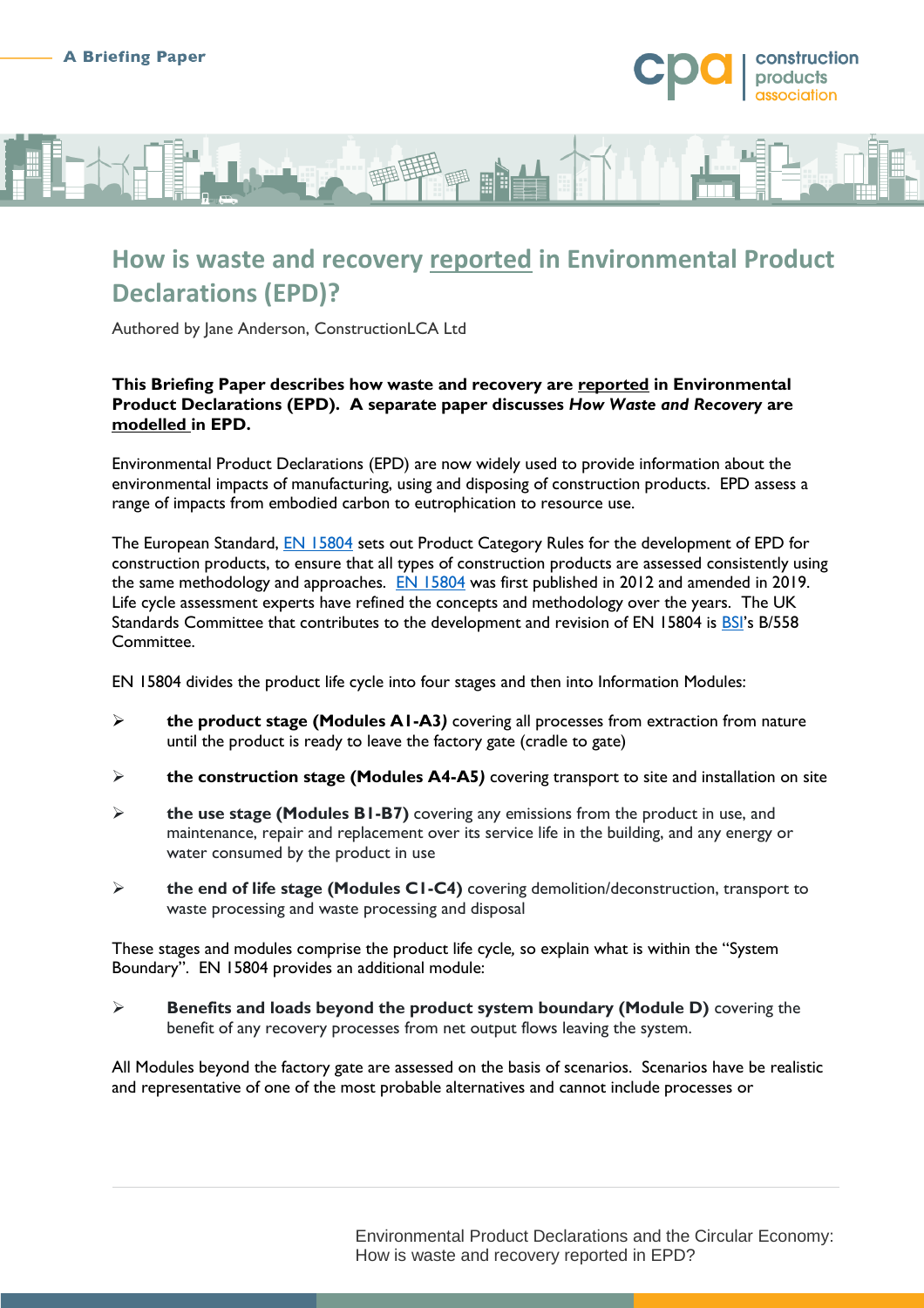procedures that are not in current use or which have not been demonstrated to be practical using current processes and approaches.

### **How is Waste and Recovery reported in an EPD?**

#### *Environmental Indicators related to waste and recovery in EPD*

EPD include a number of indicators which describe aspects of waste and recovery. These inventory indicators look at the waste resources being used to make a product (the inputs), the emissions to soil, air or water that result (the outputs), and the follow on recovery indicators.

**Input indicators**: At the input side, three indicators are provided:

- *Use of secondary material (measured in kg)*
- *Use of renewable secondary fuels (measured in MJ, net calorific value)*
- *Use of non renewable secondary fuels (measured in MJ, net calorific value)*

These indicators are normally manually calculated just for the foreground system (the system within the manufacturer's control) based on the inputs used (as most generic LCA databases and the International Life Cycle Database (ILCD) nomenclature which EN 15804 requires do not include this information).

See the separate section at the end of this Briefing Paper on Recycled Content for its relationship to 'Use of secondary material'.

**Output Indicators**: On the output side, three indicators are provided in an EPD, all measured in kg:

- *Hazardous waste disposed (measured in kg)*
- *Non hazardous waste disposed (measured in kg)*
- *Radioactive waste disposed (measured in kg)*

Based on the definition of waste disposal in the **EU Waste Framework Directive**, for non-radioactive waste, "waste disposed" means waste which is sent to landfill or to an incinerator which does not have R1 status<sup>1</sup>, for simplicity called incineration. As with the input indicators, these indicators are normally manually calculated for Life Cycle Stages A1-A3 just for the foreground system (the system within the manufacturer's control) based on the waste being disposed of in landfill or incineration.

**Recovery Indicators**: There are in addition four recovery indicators:

- *Components for re-use (measured in kg)*
- *Materials for recycling (measured in kg)*

 $\overline{\phantom{a}}$ 

- *Materials for energy recovery (measured in kg)*
- *Exported energy (measured in MJ per energy carrier)*

Again for Modules A1-A3 (cradle to gate), these indicators are normally manually calculated just for the foreground system based on the material / fuel or energy leaving the system boundary (and are not normally found in LCI Databases based on ILCD).

If waste is used for energy recovery or incinerated with energy recovery, then only the exported energy is reported using the Exported energy in the module in which the energy leaves the system. If the

Environmental Product Declarations and the Circular Economy: How is waste and recovery reported in EPD?

<sup>1</sup> https://www.gov.uk/guidance/waste-incinerator-plant-apply-for-ri-status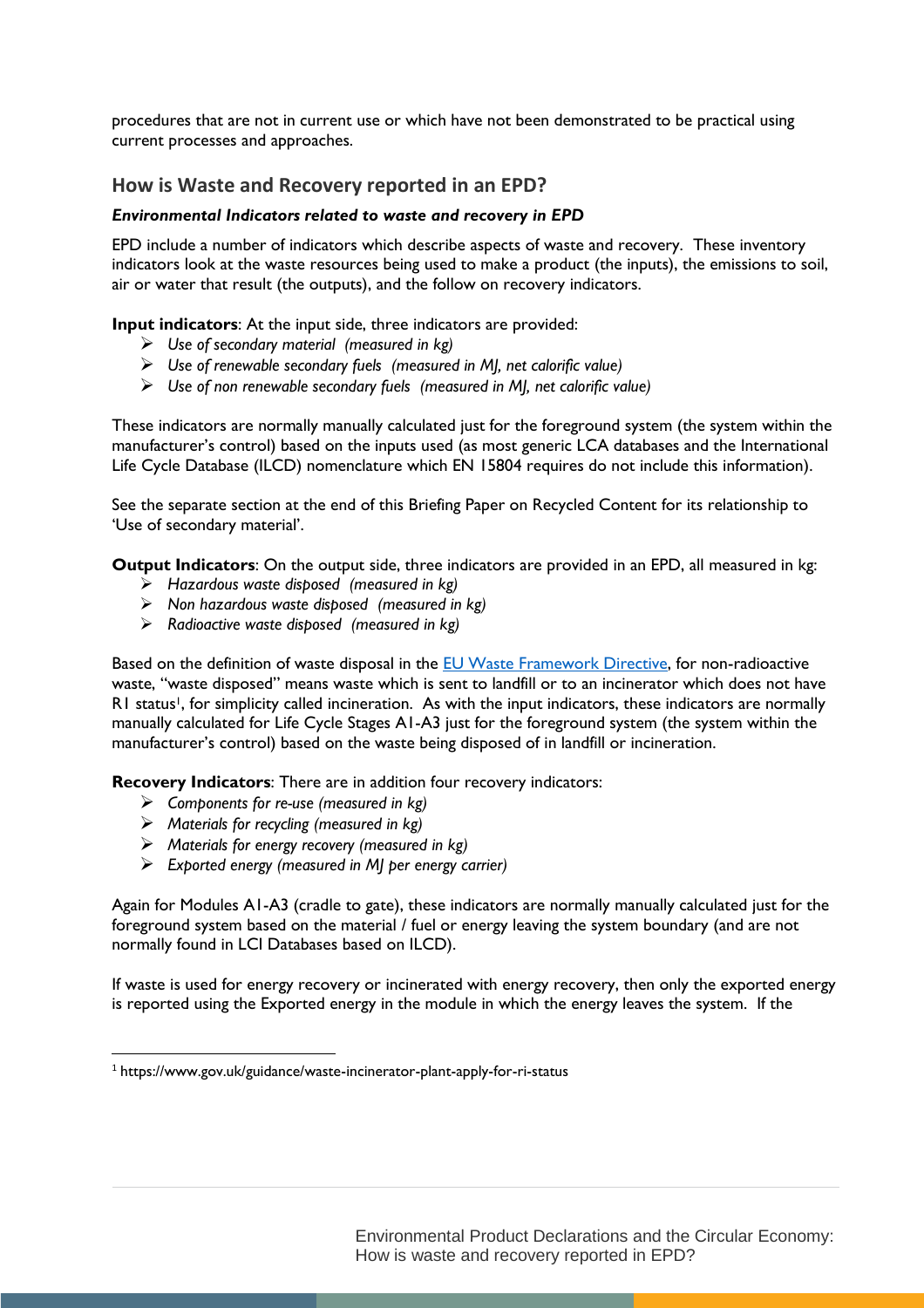waste is converted to a secondary fuel before leaving the system, then the flow leaving the system is considered using Materials for energy recovery.

#### **How are Waste and Recovery indicators considered over the life cycle?**

Gate to grave modules: All the input, output and recovery indicators are calculated for the gate to grave modules. For the input indicators, any reported indicators for Stages A1-A3 are used for inputs of material or energy into the gate to grave modules. For the output and recovery indicators, these are based on the amount of waste disposed to landfill or incineration in each module and the amount of recovered material, secondary fuel or recovered energy leaving the system in each module. Some examples are provided below.

- $\triangleright$  **A1-A3 (product stage)**: the product declared unit is 1 kg and uses 1 kg recycled metal input. The *Use of secondary material indicator* is calculated at the system boundary when the scrap reaches the end of waste state. 1.1 kg scrap enters the system so the *Use of secondary material* is 1.1 kg.
- **A5 (construction)**: the product declared unit is 1 kg and the wastage rate is 5%. The waste is nonhazardous and 100% is sent to landfill. Therefore in A5, 0.05 kg will be reported as *Non-hazardous waste disposed*.
- $\triangleright$  **C3 (End of life recovery)**: the product declared unit is 1 kg, and no waste processing is required in C1 and it reaches the end of waste state when it reaches the recovery process in C3. If 50% is sent to an incinerator with R1 status (for simplicity called energy recovery) and 50% sent to recycling, then in C3, 0.5 kg will be reported as *materials for recycling* and 0.5 kg will be reported as *materials for energy recovery*.
- $\triangleright$  **C4 (End of life disposal)**: the product declared unit is 1 tonne, and at end of life is non-hazardous and 100% sent to an incinerator without R1 status (incineration). In C4, 1 kg will be reported as material for disposal. Although the incinerator does not have R1 status, it is still able to recover a small amount of energy as both electricity and heat. This is reported in C4 as, say, 800 MJ Exported Energy - Heat and 300 MJ Exported Energy – Electricity.
- **Module D (Benefits of recovery)**: Module D reports the indicators associated with any processing to reach the point of substitution, minus the indicators associated with the production of the substituted product. In particular, if there are net outputs of exported energy, secondary material or secondary fuel leaving the system boundary (rather than looping to input flows in A1-A3) then these are reported in Module D as *Use of secondary fuel* (as there is no indicator for Use of exported energy, CEN/TR 16970 recommends to use *Use of secondary fuel*) and Use of secondary material.

#### **Specific Example:**

An example (showing only relevant indicators) is provided below for 1 kg of plastic with a net calorific value of 40 MJ/kg and a recycled material content of 20%, which is recycled to substitute virgin plastic at end of life.

In A1-A3 (product stage), the product reports 32 MJ Use of *non-renewable primary energy resources* used as raw materials (PENRM) as 80% of 40 MJ/kg, 0 MJ *Use of renewable energy resources* used as raw materials (PERM) and 0.2 kg *Use of Secondary material* (SM) which will have 8 MJ energy content.